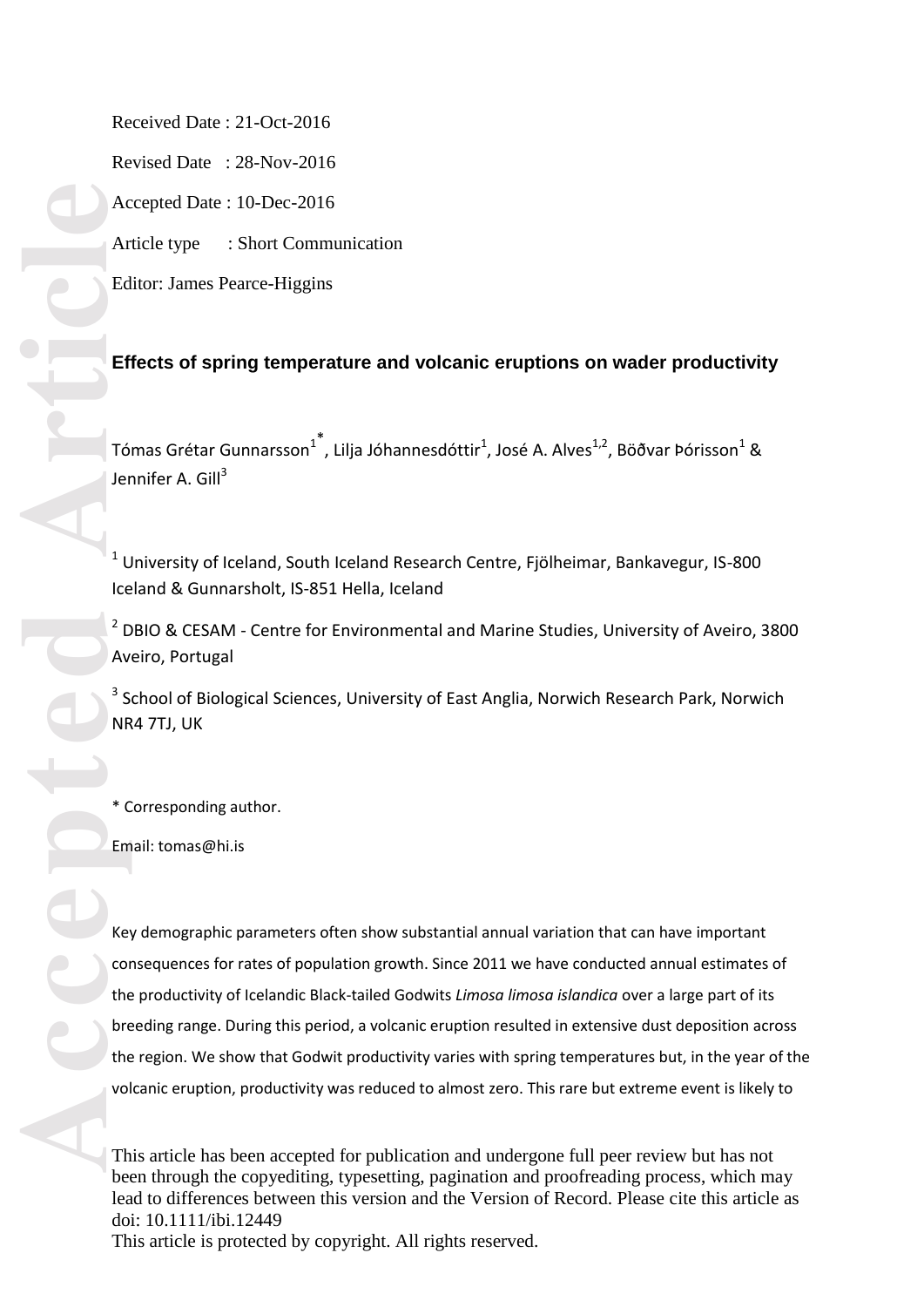have had only a short-term influence, while ongoing warming of subarctic regions is potentially a more substantial driver of the continued growth of this population.

A major driver of population growth rates is the temporal variation in recruitment (Sæther et al. 2016). However, identifying temporal drivers of demography may require information collected over sufficiently large spatial scales to encompass the influence of variation in local factors such as habitat quality, density and predation rates, which can also influence demography (Jónsson et al. 2013, Stojanovic et al. 2014). In order to develop the population -wide demographic models needed in a rapidly changing world (Robinson et al. 2014), long -term, large -scale studies of temporal variation in demography are therefore needed. In particular, extreme but rare events may have important effects on demography, but are inevitably difficult to identify (Katrínardóttir et al. 2015, Senner et al. 2015) .

Article<br>
Mac<br>
Strap<br>
Strap<br>
Strap<br>
eff<br>
200<br>
Mac<br>
eff<br>
200<br>
Mac<br>
eff<br>
200<br>
War<br>
mil<br>
200<br>
War<br>
mil<br>
200<br>
War<br>
mil<br>
200<br>
War<br>
po In Article<br>
Lin<br>
dors<br>
Lin<br>
dors<br>
Lin<br>
dors<br>
dors<br>
dors<br>
dors<br>
dors<br>
dors<br>
dors<br>
dors<br>
dors<br>
d Many populations of waders (Charadrii) breed in temperate or Arctic regions, undertake long migrations to their wintering grounds, and currently have declining global populations (Thomas et al. 2007, Delany et al. 2009, Sutherland et al. 2012). It is therefore necessary to identify drivers of variation in demographic rates of waders in order to manage their impacts. Migratory wader populations, particularly those breeding in Arctic latitudes, often show high levels of annual variation in productivity over large spatial scales. For example, the proportion of juveniles in flocks of high<br>Arctic-nesting species on the non-breeding grounds has been shown to fluctuate annually, in association with population abundance cycles of lemmings (*Lemmus* spp., *Dicrostonyx* spp. ) in the Arctic (Summers & Underhill 1987, Aharon-Rotman et al. 2015), and the proportion of juveniles in non -breeding wader flocks has also been shown to vary annually with weather conditions during the breeding season (Schekkerman et al. 1998, Beale et al. 2006).

Iceland hosts internationally important breeding populations of several wader species (Gunnarsson et al. 2006) , including almost the entire population of the *islandica* subspecies of Black -tailed Godwit *Limosa limosa islandica* (Gunnarsson et al. 2005 a ). Godwits are restricted to breeding in lowland basins around the country, with the southern lowlands of Iceland containing the largest breeding area and hosting around half of the breeding population (Gunnarsson et al. 2006, Jóhannesdóttir et al. 2014). In 2011, a monitoring programme was initiated for Godwits (and for more species from 2012), in which brood counts are used to estimate annual variation in breeding success in the southern lowlands. In 2010 and 2011, two volcanoes erupted in Southern Iceland; Eyjafjallaj ökull (63° 38.0' N , 19° 37.0' W) in 2010 (14 April -23 May) and Gr ímsv ötn (64° 25.12' N , 17° 19.48' W) in 2011 (21 -28 May) (Sigmundsson et al. 2010, Petersen et al. 2012). Both these eruptions emitted

This article is protected by copyright. All rights reserved.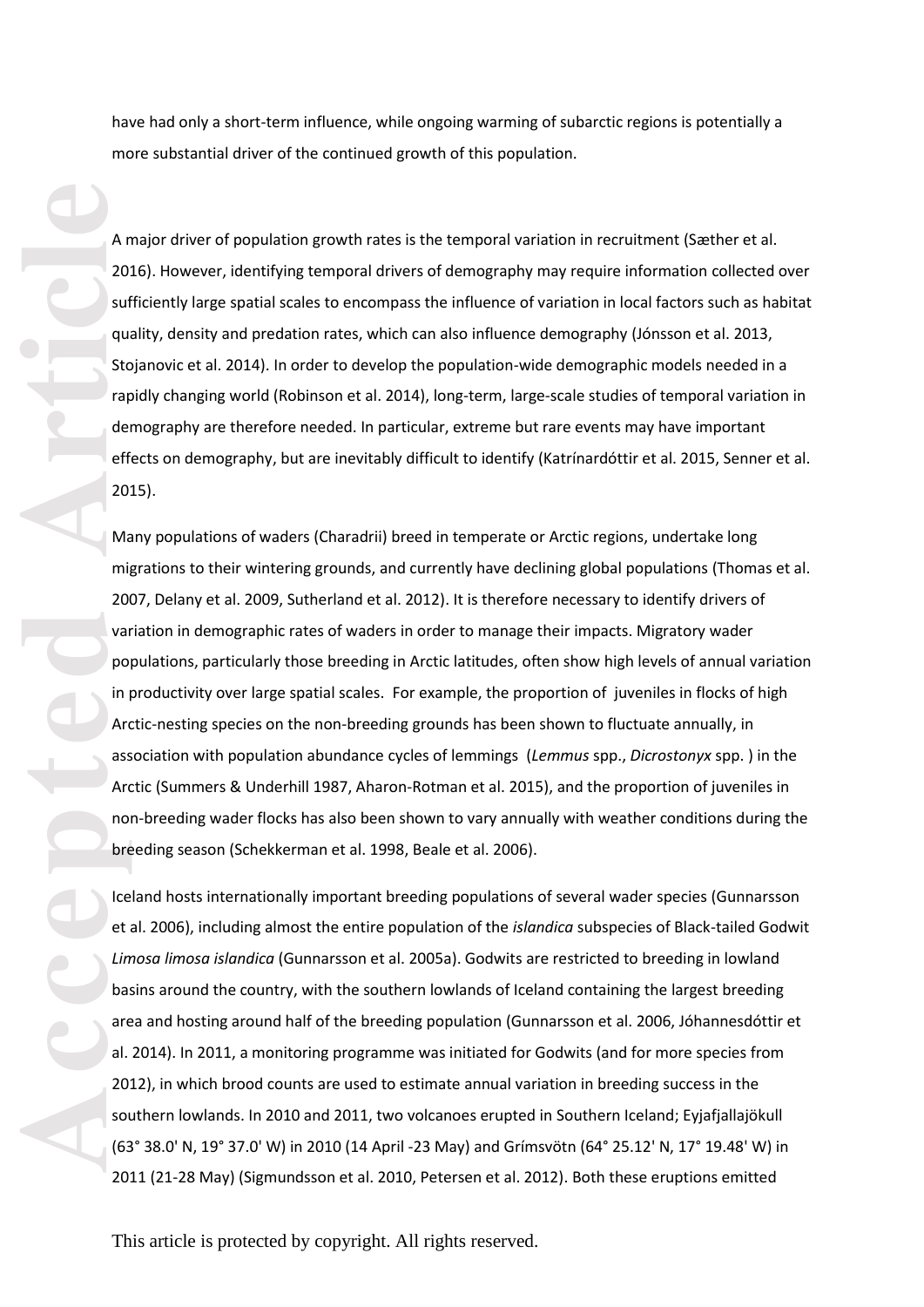The Magnetic The Better of Magnetic Press, and Magnetic Press, and Magnetic Press, and Magnetic Press, and Magnetic Press, and Magnetic Press, and Magnetic Press, and Magnetic Press, and Magnetic Press, and Magnetic Press, large amounts of volcanic dust and, while much of the ash from Eyjafjallajökull went out to sea, Grimsvotn ash was widely distributed in southern Iceland (Gudmundsson et al. 2012). During the field season of 2011, volcanic ash was widespread in the study area but its daily prevalance was highly dependent on local weather conditions. On dry days, fieldworkers used face masks to protect their respiration as simply walking through vegetation disturbed large amounts of ash into the air. The ash was further redistributed by wind and often formed piles in depressions. A layer of ash was frequently observed covering pools in wetlands and traps for invertebrate sampling frequently became clogged with ash. Short-term negative effects of volcanic dust on birds have been reported previously, and are probably mediated through increased invertebrate mortality (Dalsgaard et al. 2007, Marske et al. 2007). For example, a pronounced reduction in breeding success of Icelandic Whimbrels *Numenius phaeopus* breeding closer to the eruption site was recorded in 2011 (Katrínardóttir et al. 2015). However, the duration of impact of the eruption on breeding waders and the spatial scale over which these effects may be apparent are unknown , as the opportunities to explore the effects of volcanic eruptions on bird demography are exceedingly rare. At high latitudes, timing of breeding and breeding success can also vary in relation to spring temperatures, probably as a consequence of temperature-driven variation in vegetation growth and invertebrate emergence and abundance (Tulp & Schekkerman 2008, Alves et al. in prep). The volcanic activity that coincided with our monitoring programme provided a unique opportunity to explore both the effects of spring temperature and of stochastic extreme events on large -scale productivity of a wader population on the sub -arctic breeding grounds. Here we quantify annual variation in Godwit productivity in order to assess whether productivity increases with spring temperatures but is negatively impacted by volcanic eruptions, and to assess the magnitude and duration of any effects of volcanic activity.

# **METHODS**

#### *Estimating large -scale productivity*

During the last ten days of June 2011-2016, road-based surveys were carried out over a large part of the lowlands of southern Iceland (Fig. 1). The car was driven at a maximum speed of 40 km/hr, with open windows. Surveying was only conducted in dry conditions and at windspeeds below 7 m/s. Along transects which totalled 198 km (Figure. 1), the presence of all alarming adult Godwits within 100 m of the car was recorded. All habitats along the transect were surveyed irrespective of their suitability for Godwits. Godwits (and many other waders) perform noisy and conspicuous alarm behaviour near their chicks (Gunnarsson et al. 2005b) and previous studies have shown that strongly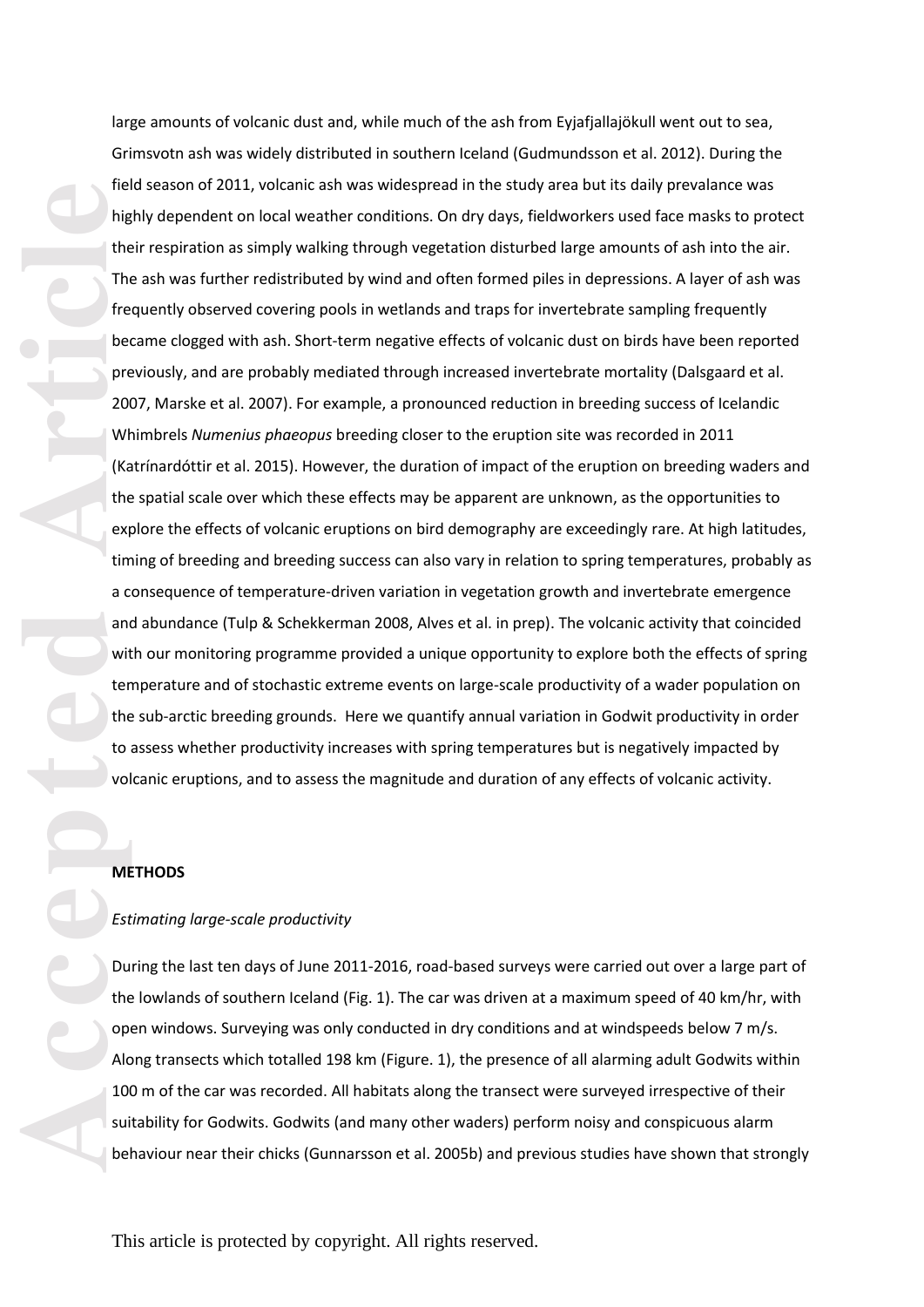alarming adults are a robust indicator of the presence of one or more chicks (Gunnarsson et al. 2005 b ). Each strongly alarming individual or pair was taken as presence of a brood. In each case the perpendicular distance from the road transect to the chicks (when seen) was recorded with a laser range finder to ensure only chicks within 100 m of the road were included , along with a GPS position of the car on the road. In those cases when chicks were not observed, the distance to the alarming adult or, for pairs, the midpoint between the two adults was recorded. The number of broods recorded along the transect was used as an estimate of annual productivity. The conspicuous alarming behaviour of adults means that detectability of broods is very unlikely to vary within 100 m of the vehicle.

### *Weather data*

To assess the influence of spring temperature on large -scale productivity, we extracted the mean daily temperature during May of each year (2011 -2016) from the weather station of the Icelandic Meteorological Institute (www.vedur.is) nearest to the transect (Eyrarbakki 63˚ 52' N, 21˚ 09' W). The relationship between spring temperature (mean May temperature) and annual Godwit productivity was assessed using a GLM with a normal error structure, with and without the year in which the volcanic eruption took place (2011).

### *Timing of laying*

As part of long-term studies of Godwit breeding ecology in southern Iceland, the timing of egg laying has been monitored each year since 2001 (Alves *et al*. in prep) by locating as many nests as possible and floating the eggs to hindcast the date of laying of the first egg (Liebezeit et al. 2007). In each year of 2011-2016, between 14 and 28 Godwit nests (mean = 20.6 ± 5.5 SD) were monitored in the southern lowlands. As the surveys all took place in late June, the number of broods observed in each year could be influenced by the timing of egg laying. To assess whether our annual estimates of productivity varied in relation to timing of egg laying, a GLM with annual productivity as the dependent variable and mean nest initiation date as the predictor and a normal error structure was used.

Statistics were performed in R 3.2.2 (R Development Core Team 2008) .

This article is protected by copyright. All rights reserved.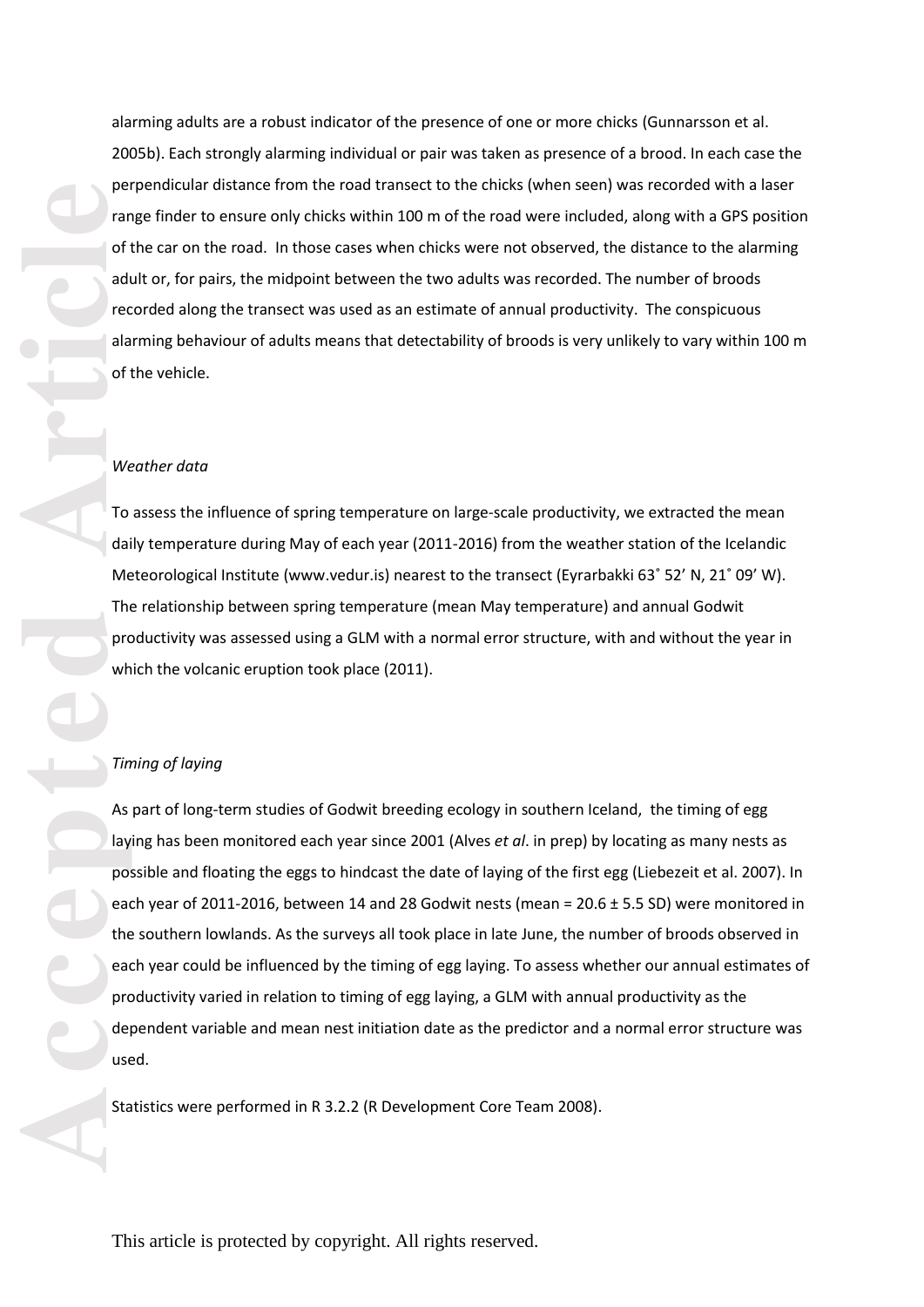#### **RESULTS**

The mean number of broods recorded within 100 m along the 198 -km transect between 2011 and 2016 was 17.8 (± 10.1 SD) but the variation between years was extremely high (range 2-31 broods per year; Fig . 2 a).

The number of broods along the transect was strongly, positively related to mean May temperature in each year between 2012 and 2016 but not when 2011 was included (Fig . 2b). In 2011, when the region was largely covered by volcanic ash, only 2 broods were recorded along the transect. This number of broods is only 7.5% of the value (26.7 broods) that would be predicted by the relationship with mean May temperature for non-eruption years (7.2 °C, the second highest May temperature in 2011 -2016) (Fig . 2 b).

The overall mean start of laying in 2011-2016 was 26 May (range 21-28 May), and the mean timing of nest initiation in each year was not significantly related to the number of broods present in late June ( *R*² = 0.399, *P* = 0.18).

## **DISCUSSION**

During a six -year period in which spring temperatures varied greatly and a major volcanic eruption took place in southern Iceland, we recorded substantial variation in the productivity of Godwits. The variation in productivity between 2012 and 2016 was very closely and positively related to mean May temperatures. However, during a relatively warm spring (2011) when a volcanic eruption impacted the study area, productivity of the Godwit population fell to almost nothing. The study provides a rare example of the magnitude of impact that extreme events such as a volcanic eruption may possibly have on bird productivity but also highlights the likely short -term duration of such an event. Godwits are long-lived (median lifespan c. 10 years; Gill et al. 2001) and events of this type are rare in comparison to their typical lifespan. A large part of the Icelandic Godwit population winters on the estuaries of Britain, and annual censuses on these areas have shown sustained increases in the Godwit population (Frost et al. 2016). Intriguingly, the population index for 2011/12 (immediately following the eruption) decreased slightly before increasing quite substantially the following winter (Frost et al. 2016), potentially reflecting the reduction and subsequent increase in productivity recorded in our surveys on the breeding grounds.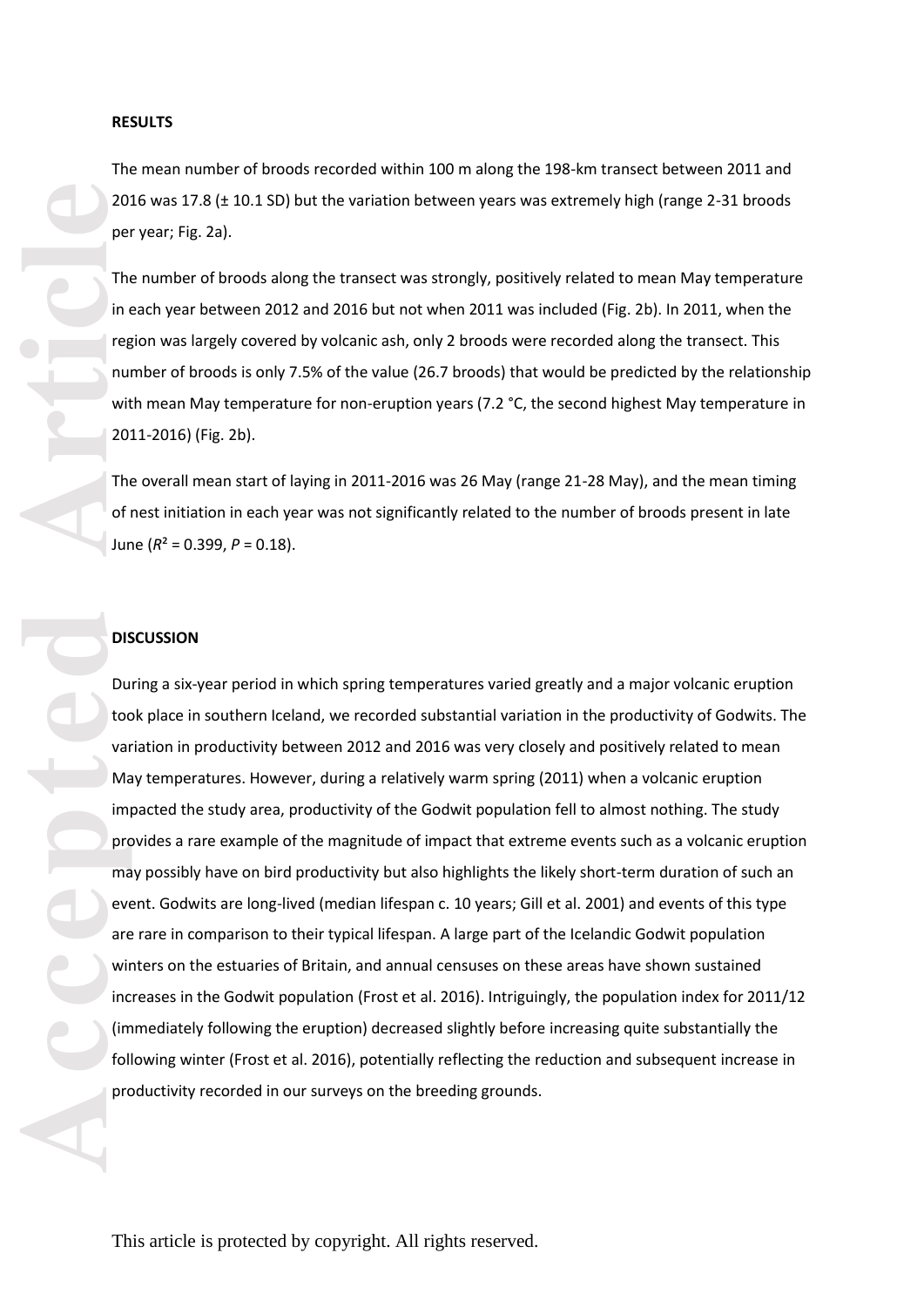The rapid recovery of productivity in the year following the volcanic eruption (2012) indicates that the negative effects of the volcanic eruption seem to be short in duration. A similar effect has been observed in Whimbrels in the same region where large -scale breeding success was temporarily negatively impacted during the 2011 eruption (Katrínardóttir et al. 2015). In the long -term, the effects of volcanism on waders in Iceland are most likely to be positive , as volcanic dust recharges vegetated land with nutrients, buffers pH , and densities of waders across Iceland are generally higher where volcanic dust inputs are higher (Gunnarsson et al. 2015). The negative short -term effects of volcanic eruptions are likely to be due to the effects of the high volume of volcanic dust on invertebrate prey populations. Previous studies have suggested that the brittle volcanic dust can cause mortality of invertebrates through blocking of the spiracles and increased rates of abrasion and desiccation (Marske et al. 2007, Elizalde 2015). Volcanic eruptions may also influence water and air quality (Horwell & Baxter 2006, Stewart et al. 2006), and the presence of large amounts of ash covering the ground could encourage adults to defer breeding attempts in that year.

accepted **Article**<br>
Article<br>
Article<br>
Article<br>
Article<br>
Article<br>
Article<br>
Article<br>
Article<br>
Article<br>
Article<br>
Article<br>
Article<br>
Article<br>
Article<br>
Article<br>
Article<br>
Article<br>
Article<br>
Article<br>
Article<br>
Article<br>
Article<br>
Arti The process by which higher spring temperatures promote higher productivity is not yet fully understood but is likely to be a combination of factors. It is worth noting that even though May and June temperatures were not correlated for the set of years considered here, temperature in these months is correlated in longer time series (Alves et al. in prep.) so temperature links with productivity may well operate over longer or different periods than for the May correlate explored here. The timing of emergence of the invertebrate prey of waders can vary strongly with temperature (Tulp & Schekkerman 2008, Pearce-Higgins et al. 2010), and the resulting variation in food abundance can potentially affect both adult body condition and the growth and survival of young (Schekkerman et al. 1998a, Pearce‐Higgins et al. 2010). The timing of laying of Godwits in Iceland is earlier in warmer springs (Gill et al. 2014, Alves et al. in prep) and thus variation in the number of broods counted in late June could result from differences in hatch dates (with fewer broods having hatched by late June in colder years). However, the annual variation in productivity that we recorded was unrelated to timing of laying in these years. Another potential driver of a relationship between spring weather and productivity in waders is the proportion of adults which defer breeding attempts or do not renest upon early failure each year but this may be more common in colder springs when adults are in poorer body condition. Our relationship with pre breeding tempearature (May) may point to the potential of this process to influence large -scale productivity. However, little is known about how common deferral of breeding may be in these species.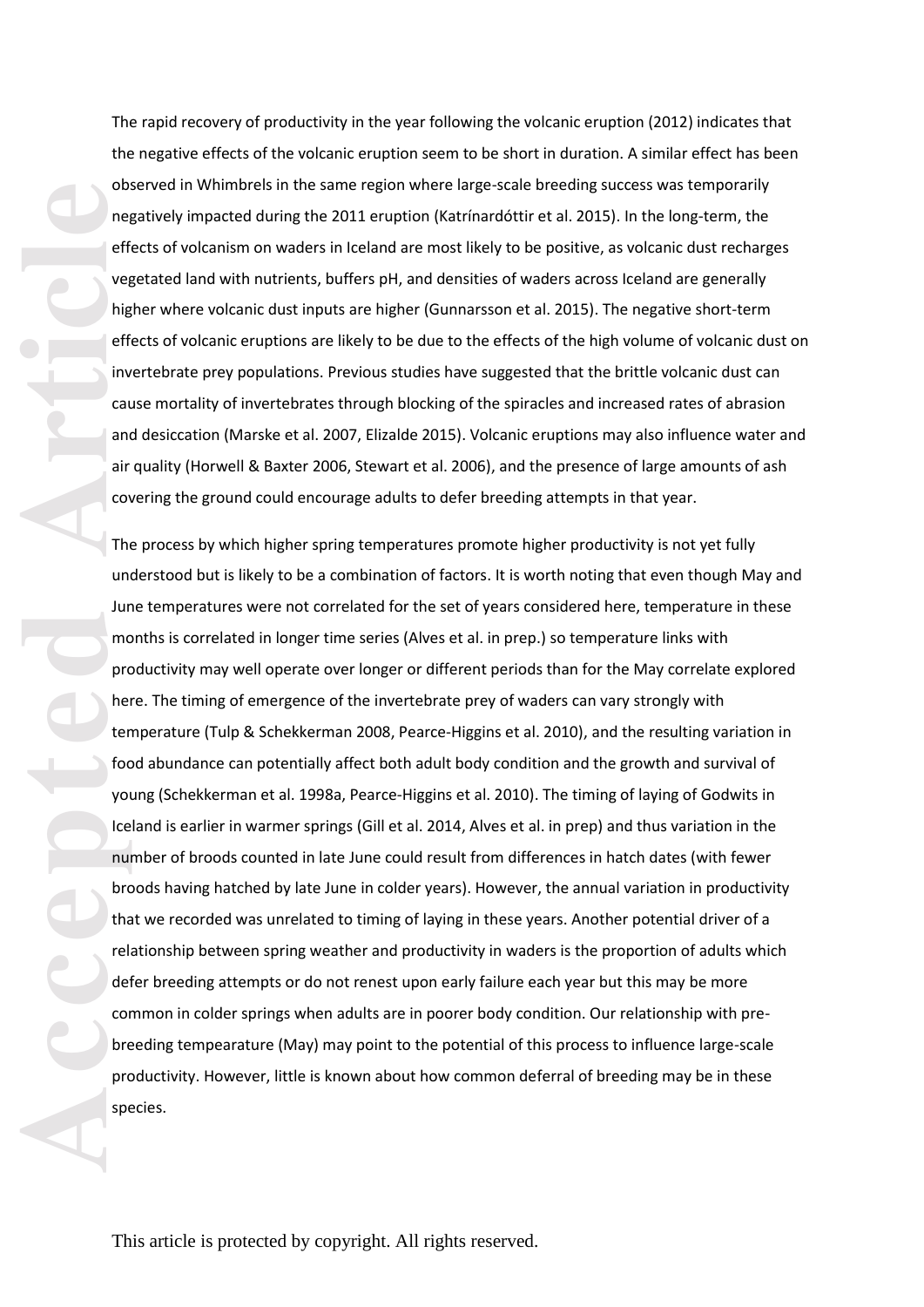This study shows how annual variation in productivity of a wild bird population over large areas can vary greatly in response to both rare, extreme events and moderate but persistent effects of temperature on environmental conditions. As expected for a long lived species, effects of a single year of very low productivity were short in duration and probably had a limited effect on population growth rate. The pronounced effect that spring temperature has on annual variation in productivity is, however, likely to be crucial for the future population trajectory of Godwits and related species, given the ongoing and rapid warming of Arctic and Sub -arctic regions.

This work was supported by Icelandic Research Council (Rannís) Grant of Excellence number 130412 - 051, NERC Grant number NE/M012549/1 and FCT grant SFRH/BPD/91527/2012. We thank Daniel Ruthrauff and James Pearce -Higgins for suggesting very helpful changes to the manuscript.

## **References**

- Aharon -Rotman, Y., M. Soloviev, C. Minton, P. Tomkovich, C. Hassell, and M. Klaassen. 2015. Loss of periodicity in breeding success of waders links to changes in lemming cycles in Arctic ecosystems. Oikos 124:861 -870.
- Alves, J. A., T. G. Gunnarsson, W. J. Sutherland, P. M. Potts, and J. A. Gill. in prep. Linking warming effects on phenology and demography with range expansion in a migratory bird population.
- Beale, C. M., S. Dodd, and J. W. Pearce‐Higgins. 2006. Wader recruitment indices suggest nesting success is temperature‐dependent in Dunlin Calidris alpina. Ibis 148:405 -410.
- Dalsgaard, B., G. Hilton, G. Gray, L. Aymer, J. Boatswain, J. Daley, C. Fenton, J. Martin, L. Martin, and P. Murrain. 2007. Impacts of a volcanic eruption on the forest bird community of Montserrat, Lesser Antilles. Ibis 149:298 -312.
- Delany, S., D. Scott, T. Dodman, and D. Stroud. 2009. An atlas of wader populations in Africa and Western Eurasia. British Birds 102:639 -642.
- Elizalde, L. 2015. Volcanism and arthropods: a review. Ecología austral 24:3 -16.
- Frost, T. M., G. M. Austin, N. A. Calbrade, C. Holt, H. J. Mellan, R. D. Hearn, D. A. Stroud, S. R. Wotton, and D. E. Balmer. 2016. Waterbirds in the UK 2014/15: The Wetland Bird Survey. BTO, RSPB and JNCC, in association with WWT. British Trust for Ornithology, Thetford.
- Gill, J. A., J. A. Alves, W. J. Sutherland, G. F. Appleton, P. M. Potts, and T. G. Gunnarsson. 2014. Why is timing of bird migration advancing when individuals are not? Proceedings of the Royal Society of London B: Biological Sciences 281:20132161.
- Gill, J. A., K. Norris, P. M. Potts, T. G. Gunnarsson, P. W. Atkinson, and W. J. Sutherland. 2001. The buffer effect and large-scale population regulation in migratory birds. Nature 412:436-438.
- Gudmundsson, M. T., T. Thordarson, Á. Höskuldsson, G. Larsen, H. Björnsson, F. J. Prata, B. Oddsson, E. Magnússon, T. Högnadóttir, and G. N. Petersen. 2012. Ash generation and distribution from the April -May 2010 eruption of Eyjafjallajökull, Iceland. Scientific reports 2:572.
- Gunnarsson, T. G., Ó. Arnalds, G. Appleton, V. Méndez, and J. A. Gill. 2015. Ecosystem recharge by volcanic dust drives broad‐scale variation in bird abundance. Ecology and evolution 5:2386 - 2396.
- Gunnarsson, T. G., J. A. Gill, G. F. Appleton, H. Gíslason, A. Gardarsson, A. R. Watkinson, and W. J. Sutherland. 2006. Large-scale habitat associations of birds in lowland Iceland: implications for conservation. Biological Conservation 128:265 -275.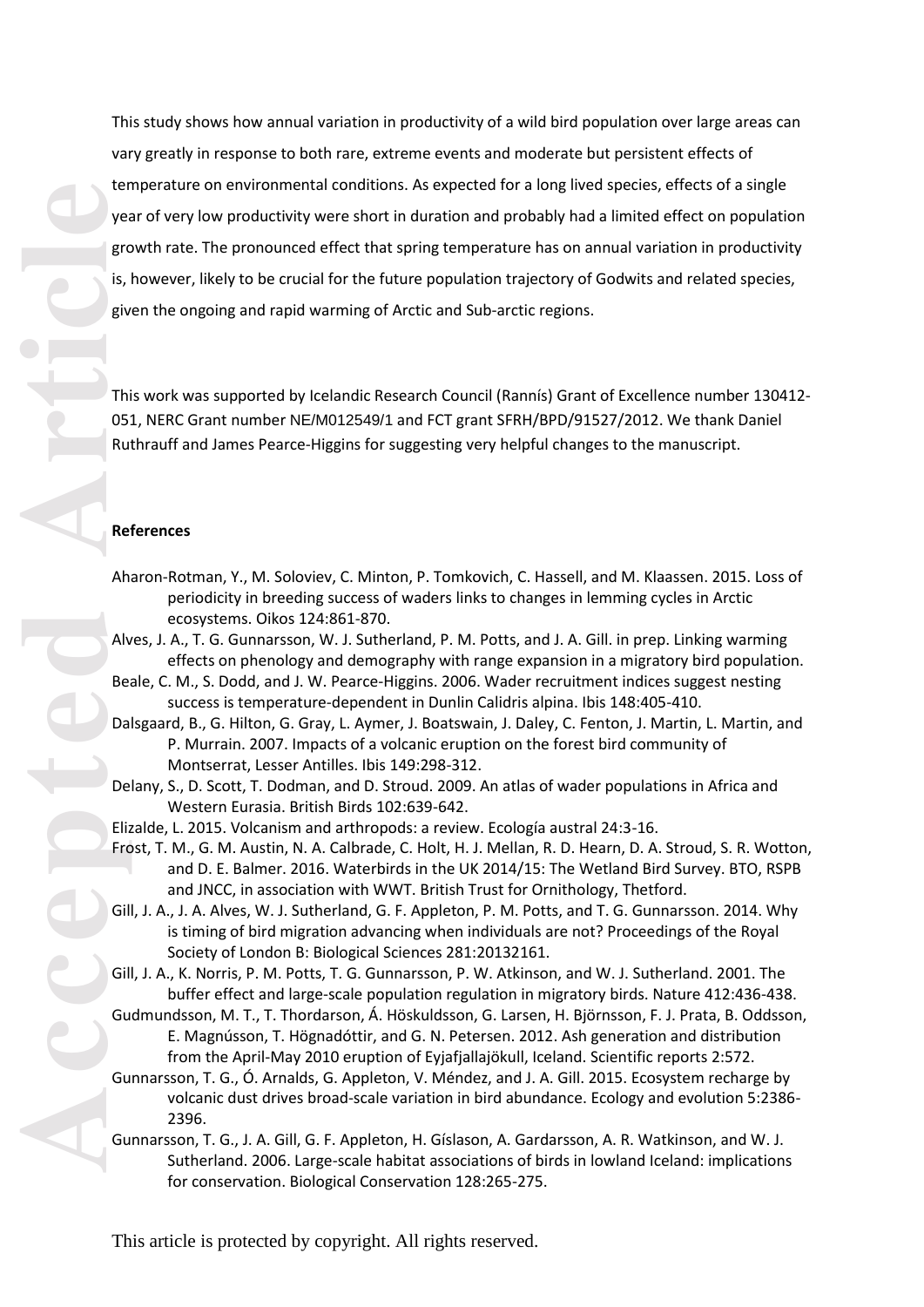- Gunnarsson, T. G., J. A. Gill, P. M. Potts, P. W. Atkinson, R. E. Croger, G. Gélinaud, A. Gardarsson, and W. J. Sutherland. 2005 a. Estimating population size in Black -tailed Godwits Limosa limosa islandica by colour -marking. Bird Study 52:153 -158.
- Gunnarsson, T. G., J. A. Gill, A. Petersen, G. Appleton, and W. J. Sutherland. 2005 b. A double buffer effect in a migratory shorebird population. Journal of Animal Ecology 74:965 –971.
- Horwell, C. J., and P. J. Baxter. 2006. The respiratory health hazards of volcanic ash: a review for volcanic risk mitigation. Bulletin of Volcanology 69:1 -24.
- Jóhannesdóttir, L., Ó. Arnalds, S. Brink, and T. G. Gunnarsson. 2014. Identifying important bird habitats in a sub-arctic area undergoing rapid land-use change. Bird Study 61:544-552.
- Jónsson, J. E., A. Gardarsson, J. A. Gill, U. K. Pétursdóttir, A. Petersen, and T. G. Gunnarsson. 2013. Relationships between long-term demography and weather in a sub-arctic population of common eider. PloS one 8:e67093.
- Katrínardóttir, B., J. A. Alves, H. Sigurjónsdóttir, P. Hersteinsson, and T. G. Gunnarsson. 2015. The Effects of Habitat Type and Volcanic Eruptions on the Breeding Demography of Icelandic Whimbrels Numenius phaeopus. PloS one 10:e0131395.
- Liebezeit, J. R., P. A. Smith, R. B. Lanctot, H. Schekkerman, I. Tulp, S. J. Kendall, D. M. Tracy, R. J. Rodrigues, H. Meltofte, and J. A. Robinson. 2007. Assessing the development of shorebird eggs using the flotation method: species-specific and generalized regression models. The Condor 109:32 -47.
- Marske, K. A., M. A. Ivie, and G. M. Hilton. 2007. Effects of volcanic ash on the forest canopy insects of Montserrat, West Indies. Environmental entomology 36:817 -825.
- Pearce-Higgins, J. W., P. Dennis, M. J. Whittingham, and D. W. Yalden. 2010. Impacts of climate on prey abundance account for fluctuations in a population of a northern wader at the southern edge of its range. Global Change Biology 16:12 -23.
- Petersen, G., H. Bjornsson, P. Arason, and S. v. Löwis. 2012. Two weather radar time series of the altitude of the volcanic plume during the May 2011 eruption of Grímsvötn, Iceland. Earth System Science Data 4:121 -127.
- R Development Core Team. 2008. R: A language and environment for statistical computing. R Foundation for Statistical Computing, Vienna, Austria.
- Robinson, R. A., C. A. Morrison, and S. R. Baillie. 2014. Integrating demographic data: towards a framework for monitoring wildlife populations at large spatial scales. Methods in Ecology and Evolution 5:1361 -1372.
- Schekkerman, H., M. Van Roomen, and L. Underhill. 1998. Growth, behaviour of broods and weather -related variation in breeding productivity of Curlew Sandpipers Calidris ferruginea. Ardea 86:153 -168.
- Senner, N. R., M. A. Verhoeven, J. M. Abad‐Gómez, J. S. Gutierrez, J. C. Hooijmeijer, R. Kentie, J. A. Masero, T. L. Tibbitts, and T. Piersma. 2015. When Siberia came to the Netherlands: the response of continental black‐tailed godwits to a rare spring weather event. Journal of Animal Ecology 84:1164 -1176.
- Sigmundsson, F., S. Hreinsdóttir, A. Hooper, T. Árnadóttir, R. Pedersen, M. J. Roberts, N. Óskarsson, A. Auriac, J. Decriem, and P. Einarsson. 2010. Intrusion triggering of the 2010 Eyjafjallajokull explosive eruption. Nature 468:426 -430.
- Stewart, C., D. Johnston, G. Leonard, C. Horwell, T. Thordarson, and S. Cronin. 2006. Contamination of water supplies by volcanic ashfall: a literature review and simple impact modelling. Journal of Volcanology and Geothermal Research 158:296 -306.
- Stojanovic, D., M. H. Webb, R. Alderman, L. L. Porfirio, and R. Heinsohn. 2014. Discovery of a novel predator reveals extreme but highly variable mortality for an endangered migratory bird. Diversity and Distributions 20:1200 -1207.
- Summers, R. W., and L. G. Underhill. 1987. Factors related to breeding production of Brent Geese Branta b. bernicla and waders (Charadrii) on the Taimyr Peninsula. Bird Study 34:16 1 -171.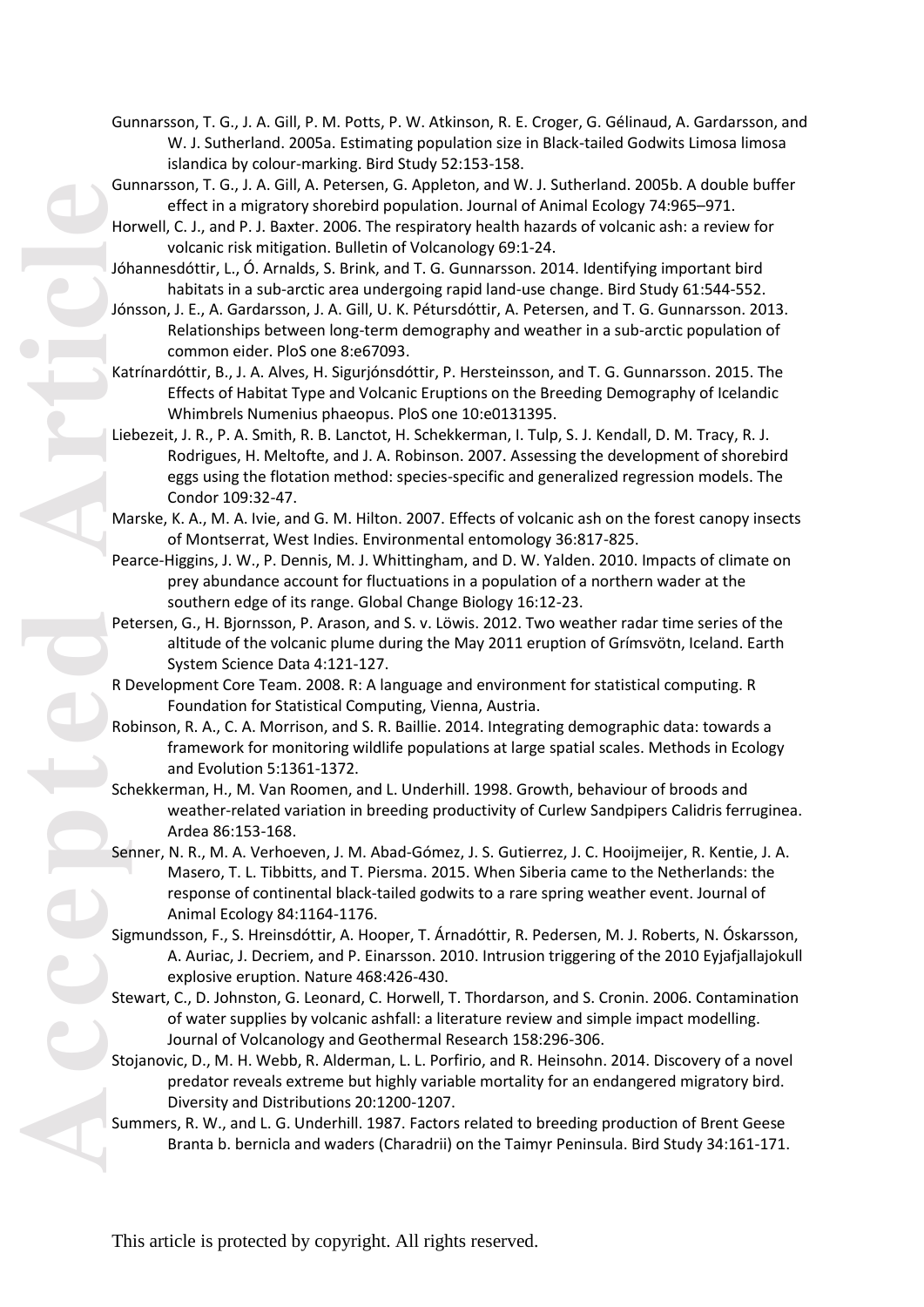- Sutherland, W. J., J. A. Alves, T. Amano, C. H. Chang, N. C. Davidson, C. Max Finlayson, J. A. Gill, R. E. Gill, P. M. González, and T. G. Gunnarsson. 2012. A horizon scanning assessment of current and potential future threats to migratory shorebirds. Ibis 154:663 -679.
- Sæther, B. -E., V. Grøtan, S. Engen, T. Coulson, P. R. Grant, M. E. Visser, J. E. Brommer, B. R. Grant, L. Gustafsson, and B. J. Hatchwell. 2016. Demographic routes to variability and regulation in bird populations. Nature Communications 7: 12001.
- Thomas, G., R. Lanctot, and T. Szekely. 2007. Population declines in North American shorebirds: ecology, life -history and sexual selection. In: Boere, G. C., Galbraith, C. A. and Stroud, D. A., eds. Waterbirds around the World. Edinburgh: The Stationery Office, pp. 207 -208.
- Tulp, I., and H. Schekkerman. 2008. Has prey availability for arctic birds advanced with climate change? Hindcasting the abundance of tundra arthropods using weather and seasonal variation. Arctic 61 :48 -60.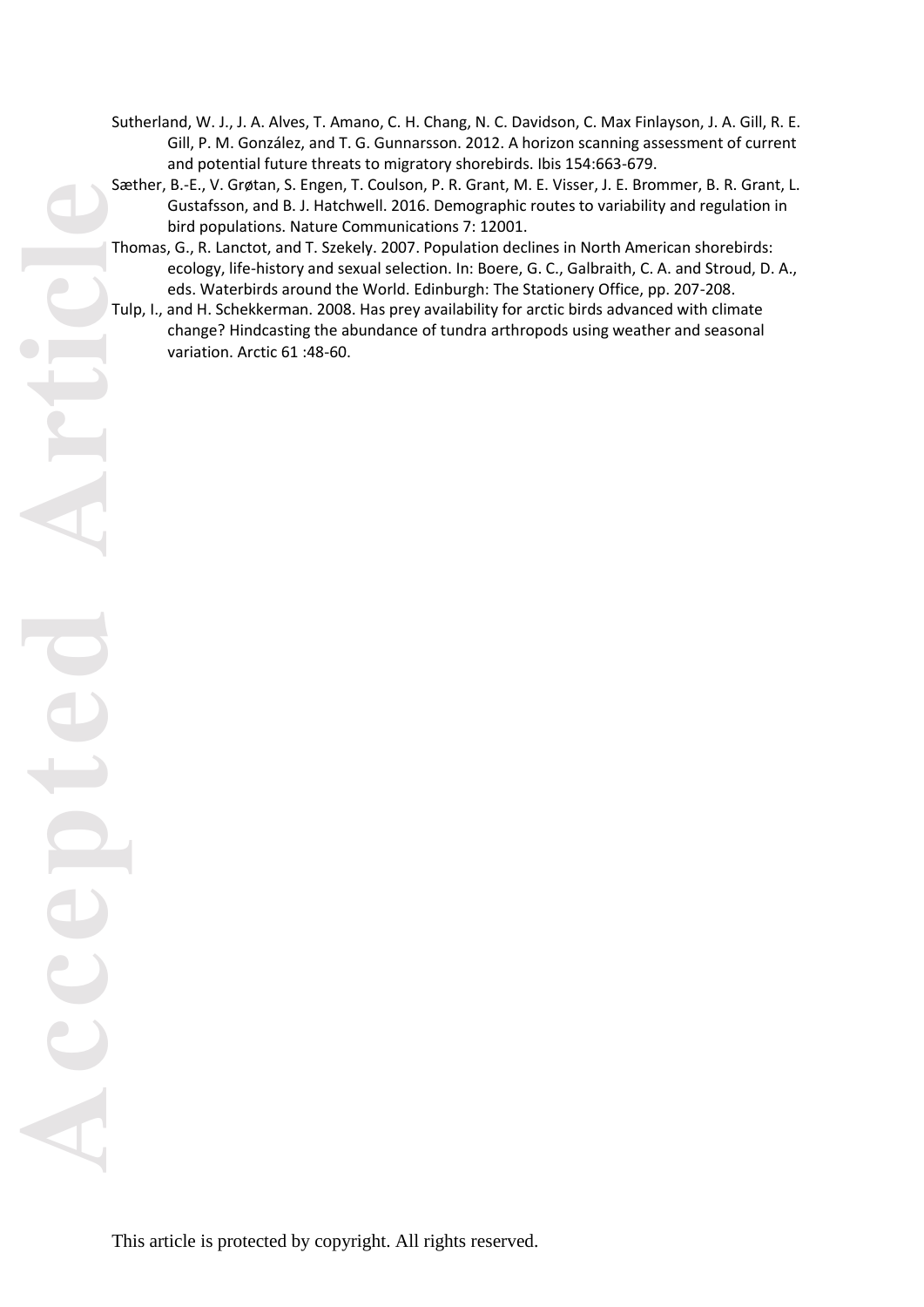Figure 1. Map of Iceland and the location of the 198-km road transect along which Godwit broods were surveyed in late June 2011 -2016.